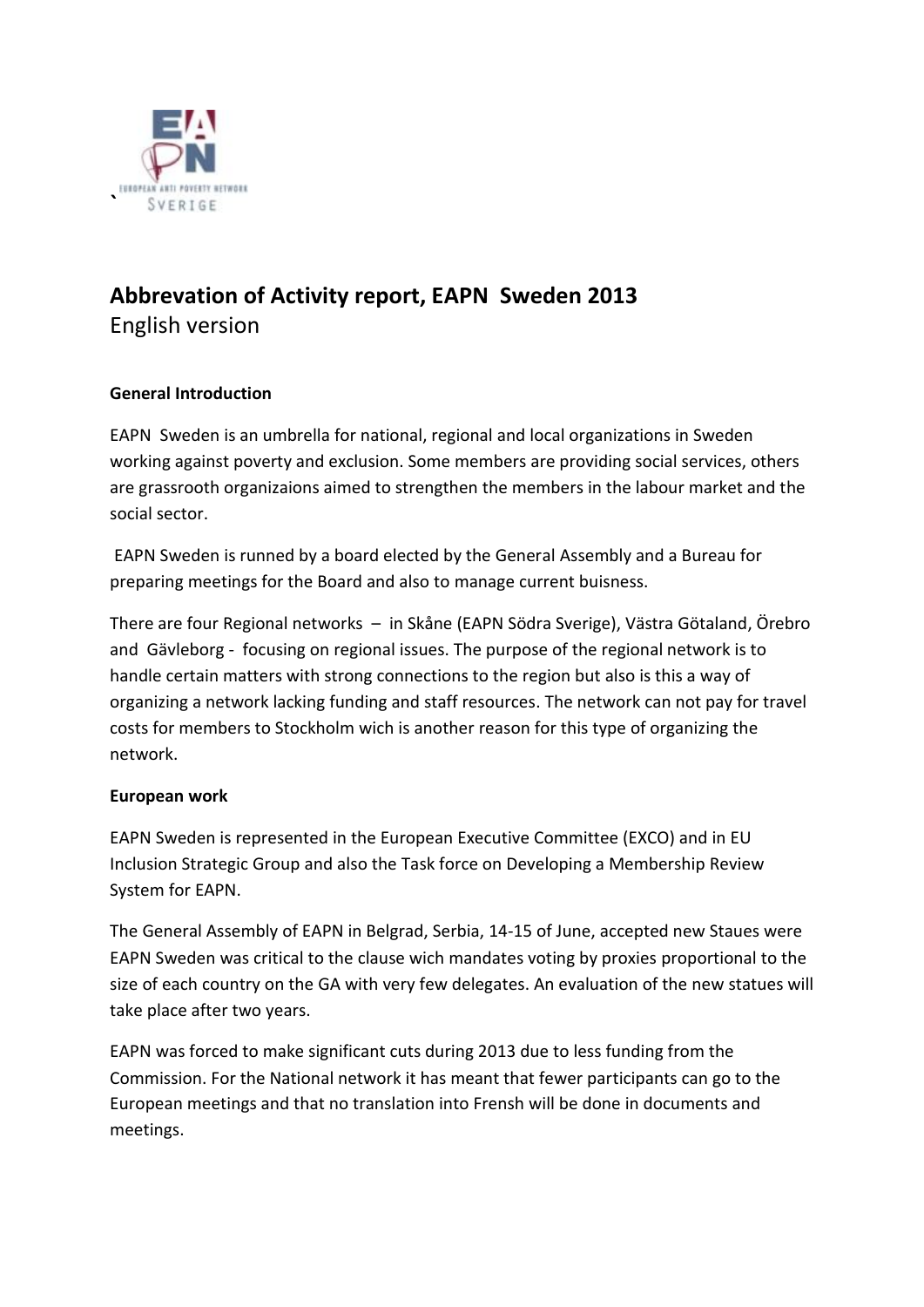2013 a project started - European Minimum Income Network (EMIN) - a common project for all National Networks. The work is aiming to make a mapping of the need or presence for regulations of minimum incomes in the countrys. EAPN Sweden participtes by our member organisation, the Salvation Army. The first intermediate report will be ready in March 2014. A conference on the subject will be held in September 2014.

At this year´s PEP meeting, the 12th, the newely established regional network – Gävleborg – was responsible for the preparations and the participation.

EAPN Sweden was included in the Swedish delegation at "Annual Convention of the European Platform against Poverty and Social Exclusion" in Brussels, November 2013. EAPN Sweden represented, after an invitation from the Swedish Government, all Swedish NGO´s.

One Swedish delegate participated in a conference in Leuven, Begium, in May, presenting the EU Social Investment Package. EAPN Sweden was invited by the Swedish Ministry for Social Affairs, as one of five delegates.

EAPN Europe intends to more than before offer trainings for members of the networks. The Swedish network participated with two delegates at a training held in Estonia, June 2013.

## **Activities in Sweden**

As previosly EAPN has taken several places in the "User´s Delegation" at the Department of Social Affairs, by delegates from Swedish EAPN member organizations.

EAPN was also invated to the consultation on the NRP. We have on several occasions emphasized that the NRP dialouge must be improved and be more transeparent and continuous.

In conjunction with different activities connected to the Ministry, EAPN has pointed out the need fora more permanent funding for the Swedish network.

## Theme Poverty

The project against poverty that started 2010 in ongoing, but has a new name – Meetingplace 2020.

EAPN is no longer a formal owner of the project but is working as a coo-partner in regional and national dialouges. 2013 four regional meeetings were conducted in: Göteborg, Gävle, Vingåker and Malmö. The national meeting was held in Stockholm with 160 participants meeting national politicians from most of the political parties.

#### Drivers

We are taking part in a research network with the Swedish research institute, Chess, at Stockholm University. "Drivers" is a three-year project, funded by EU and administrated by Euro Health Net about equality and health. Key issues are: childhood, working life and income and social protection. The main purpose for the project is to get a better knowledge